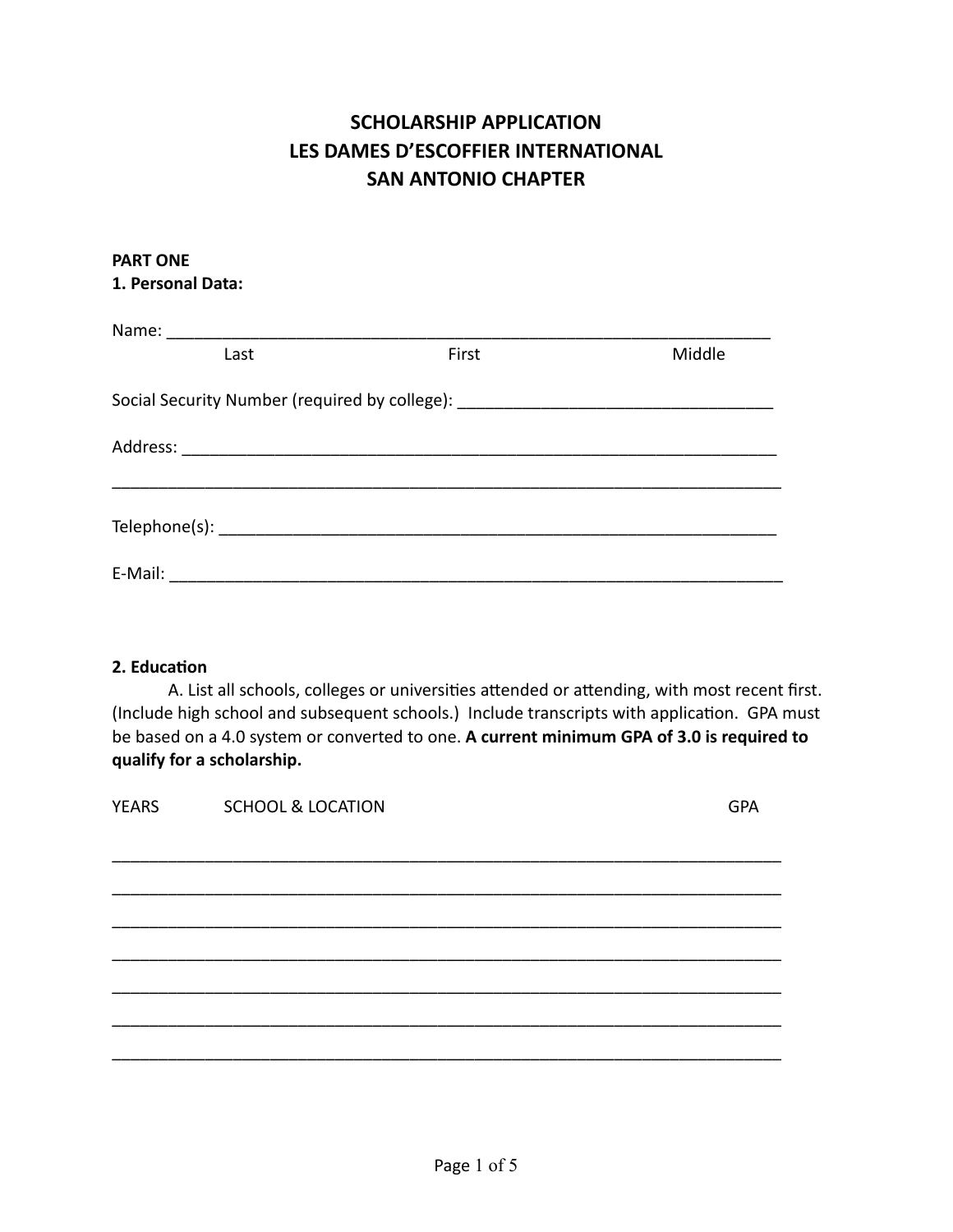B. If currently enrolled in a food nutrition or culinary program, list expected date of completion/graduation.

Name of Institution:

Full Time: Part Time: Expected Date of Completion:

C. If not currently enrolled in such a program, please list where you have applied or intend to apply for the scholastic year.

 $1.$ 2.

#### **3. Work Experience:**

| Job Title | Employer & Location | Date |
|-----------|---------------------|------|
|           |                     |      |
|           |                     |      |
|           |                     |      |
|           |                     |      |

#### **4. Community Service:**

Please list any volunteer and/or extra-curricular activities engaged in during the past two years, including your title or position. Describe your duties and responsibilities. Attach additional information on a separate page if necessary.

\_\_\_\_\_\_\_\_\_\_\_\_\_\_\_\_\_\_\_\_\_\_\_\_\_\_\_\_\_\_\_\_\_\_\_\_\_\_\_\_\_\_\_\_\_\_\_\_\_\_\_\_\_\_\_\_\_\_\_\_\_\_\_\_\_\_\_\_\_\_\_\_\_\_\_\_\_\_

\_\_\_\_\_\_\_\_\_\_\_\_\_\_\_\_\_\_\_\_\_\_\_\_\_\_\_\_\_\_\_\_\_\_\_\_\_\_\_\_\_\_\_\_\_\_\_\_\_\_\_\_\_\_\_\_\_\_\_\_\_\_\_\_\_\_\_\_\_\_\_\_\_\_\_\_\_\_

\_\_\_\_\_\_\_\_\_\_\_\_\_\_\_\_\_\_\_\_\_\_\_\_\_\_\_\_\_\_\_\_\_\_\_\_\_\_\_\_\_\_\_\_\_\_\_\_\_\_\_\_\_\_\_\_\_\_\_\_\_\_\_\_\_\_\_\_\_\_\_\_\_\_\_\_\_\_

\_\_\_\_\_\_\_\_\_\_\_\_\_\_\_\_\_\_\_\_\_\_\_\_\_\_\_\_\_\_\_\_\_\_\_\_\_\_\_\_\_\_\_\_\_\_\_\_\_\_\_\_\_\_\_\_\_\_\_\_\_\_\_\_\_\_\_\_\_\_\_\_\_\_\_\_\_\_

\_\_\_\_\_\_\_\_\_\_\_\_\_\_\_\_\_\_\_\_\_\_\_\_\_\_\_\_\_\_\_\_\_\_\_\_\_\_\_\_\_\_\_\_\_\_\_\_\_\_\_\_\_\_\_\_\_\_\_\_\_\_\_\_\_\_\_\_\_\_\_\_\_\_\_\_\_\_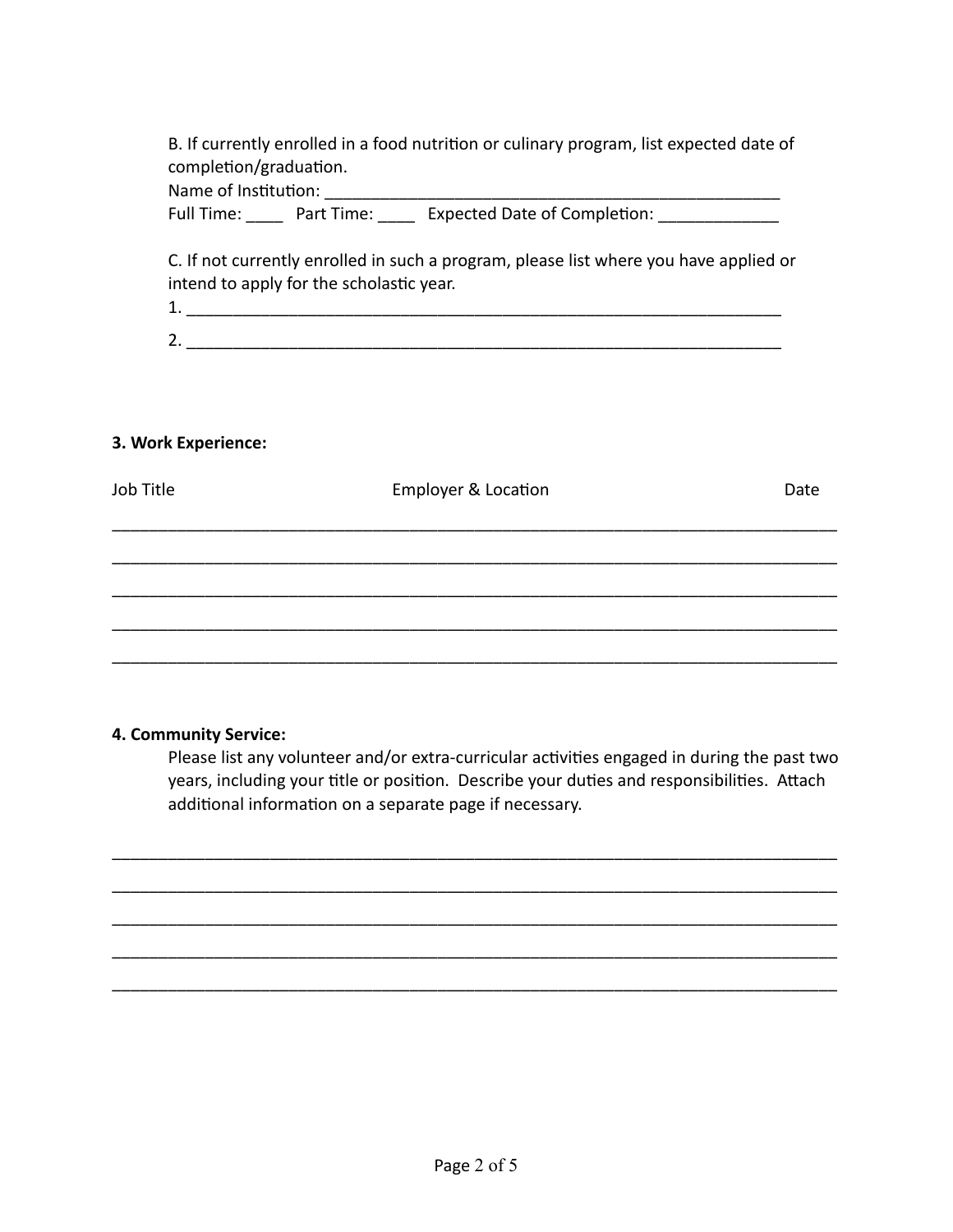#### **PART TWO**

Please respond to each of the following questions in 100 words or less.

1. Career Goals: State professional aspirations.

2. Please give us your thoughts regarding "sustainability" in the world today. Is this important to you? If, so, why? How do you contribute to the community in a sustainable way?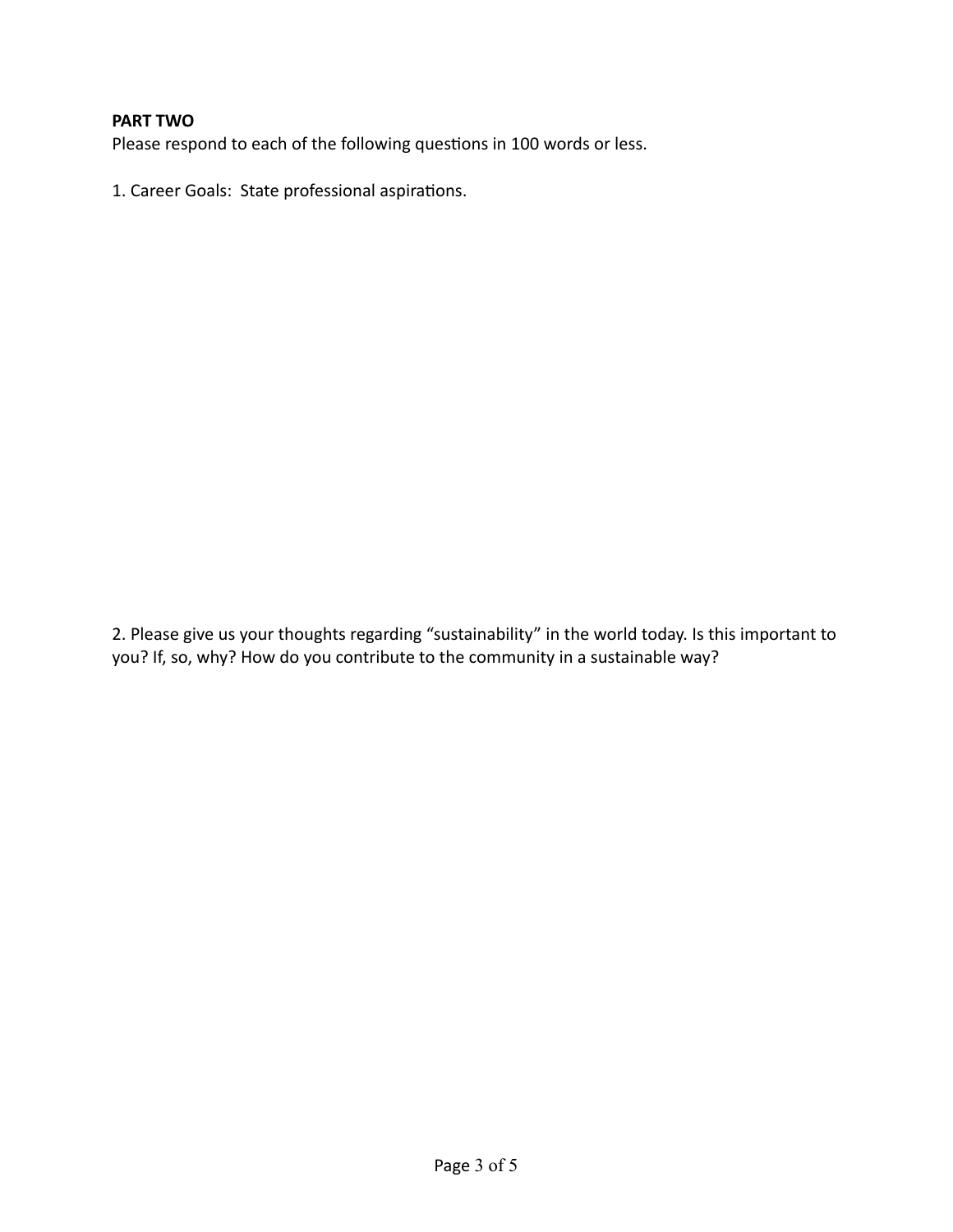3. Financial: Describe your personal financial resources, including anticipated tuition, fees, other expenses and your ability to work; include any special circumstances.

#### **3. Personal:**

A. Please describe your ability and willingness to participate in the community endeavors of the San Antonio chapter of Les Dames d'Escoffier International.

B. Please give your personal reasons for applying for this scholarship.

C. Please provide the name, addresses and phone numbers of three personal references.

\_\_\_\_\_\_\_\_\_\_\_\_\_\_\_\_\_\_\_\_\_\_\_\_\_\_\_\_\_\_\_\_\_\_\_\_\_\_\_\_\_\_\_\_\_\_\_\_\_\_\_\_\_\_\_\_\_\_\_\_\_\_\_\_\_\_\_\_\_\_\_\_

\_\_\_\_\_\_\_\_\_\_\_\_\_\_\_\_\_\_\_\_\_\_\_\_\_\_\_\_\_\_\_\_\_\_\_\_\_\_\_\_\_\_\_\_\_\_\_\_\_\_\_\_\_\_\_\_\_\_\_\_\_\_\_\_\_\_\_\_\_\_\_\_

\_\_\_\_\_\_\_\_\_\_\_\_\_\_\_\_\_\_\_\_\_\_\_\_\_\_\_\_\_\_\_\_\_\_\_\_\_\_\_\_\_\_\_\_\_\_\_\_\_\_\_\_\_\_\_\_\_\_\_\_\_\_\_\_\_\_\_\_\_\_\_\_

D. Please submit two letters of recommendation with this application.

E. Please give the full name and complete address of the financial office to whom the scholarship check should be sent.

\_\_\_\_\_\_\_\_\_\_\_\_\_\_\_\_\_\_\_\_\_\_\_\_\_\_\_\_\_\_\_\_\_\_\_\_\_\_\_\_\_\_\_\_\_\_\_\_\_\_\_\_\_\_\_\_\_\_\_\_\_\_\_\_\_\_\_\_\_\_\_\_

\_\_\_\_\_\_\_\_\_\_\_\_\_\_\_\_\_\_\_\_\_\_\_\_\_\_\_\_\_\_\_\_\_\_\_\_\_\_\_\_\_\_\_\_\_\_\_\_\_\_\_\_\_\_\_\_\_\_\_\_\_\_\_\_\_\_\_\_\_\_\_\_

Full Name

Street or P.O. Box Address City City State Zip

**DEADLINE for Submission – April 15** 

**Please submit application in writing to:**